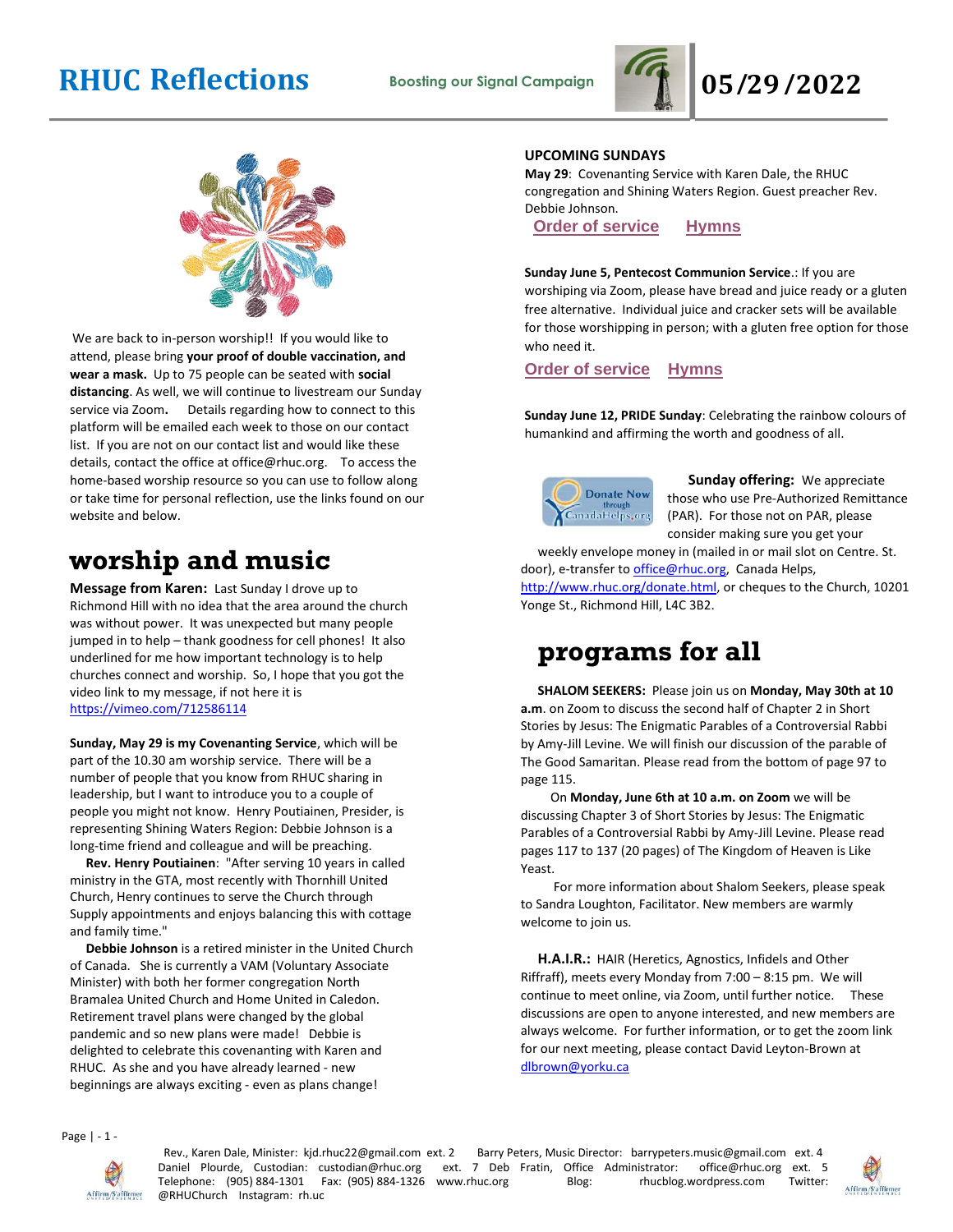

**BOOK CLUB**: Please join us on **Wednesday, June 22nd (NB: This is the 4th of 5 Wednesdays in June**.) **at 4 p.m. on Zoom** to discuss the novel **THE LOST APOTHECARY** by Sarah Penner.

The novel takes place in two time periods - 1790's England and the present day. The book follows the lives of three intriguing characters, Nella, Eliza, and Caroline, and they are tied together through these two moments in time.

New members are always welcome to join us for lively and interesting discussions. For more information, please contact Sandra Loughton, Facilitator. The RHUC Book Club will be taking a break for July and August and get together again on September 28th - book to be determined.

CC'cook's Corner'! Trying to eat less meat? Why not try 'Meatless Monday'! Watch this corner for new recipes. Send your favourite recipes to either Deb Fratin at [office@rhuc.org](mailto:office@rhuc.org) or Lyn May a[t lynniemay@gmail.com.](mailto:lynniemay@gmail.com) Thanks!!

## **Brussels sprouts and apple slaw: Ingredients**

• 3 tablespoons apple cider vinegar





- 1 small shallot, very finely
- 2 tablespoons smooth Dijon mustard
- 1 tablespoon maple syrup
- 4-5 tablespoons extra virgin olive oil
- salt

minced

- Freshly ground black pepper
- 750–850 grams Brussels sprouts
- 1 sweet apple, thinly sliced (I like a Gala)
- 1/2 cup dried cranberries
- 1/2 cup toasted pecan pieces
- 130 grams goat cheese, plain or cranberry, crumbled

### **Directions**

- 1. In the bottom of a large bowl, whisk together the cider vinegar, lemon juice, shallot, mustard, and maple syrup. While whisking, slowly drizzle in the olive oil and continue to whisk until the dressing comes together. Season with salt and pepper and set aside.
- 2. Trim the Brussels sprouts then, using a food processor fitted with a slicing blade, shred the sprouts. Dump the shredded sprouts into the bowl with the dressing and add in the thinly sliced apple, dried cranberries, and toasted pecan pieces.
- 3. To serve, place the slaw in a large serving bowl and top with the crumbled goat cheese.

## **church news**

**Staff Holidays**: The church office will be closed from May 27 – June 3. Please note that there won't be an edition of RHUC Reflections for June 5.

**Phone Tree Initiative:** Two years ago, at the beginning of Covid-19 pandemic, leadership at RHUC worked to keep in touch with our members, ensuring they knew we cared about them, especially during those very difficult and unprecedented early months. Phone Trees were developed and phoners volunteered to be Phone Tree Branch Leaders/phoners. This system was very helpful to people, especially those who needed extra support through the delivery of groceries, friendly telephone chats, and other needs which came to our attention.

 We have decided to end the Branch Leaders' responsibilities as people's needs now are different and most of us have navigated around the protocols and changes in our lives. But there are several people who have developed a friendly relationship with someone they called and have said that they will continue. Branch Leaders have identified people who would appreciate and benefit from phone calls and others will follow through. And as always, situations do come into our lives where we need to ask our church family for assistance, and those calls to the Church Office Administrator, Deb Fratin, or our minister, Rev. Karen Dale, will always be addressed. Such situations may include illness, bereavement, grieving, relationship issues, whenever your faith is questioned, or you are searching for answers to life changes. Know that your church community cares and is here to listen and help. Even a phone call to let the Office know that you are moving is helpful! All this carried out our vision and goal to be a "Caring Community"

 We want to extend a sincere **Thank You to the Phone Tree Branch Leaders** and now relieve them of this responsibility, that two years ago was expected to last about 6 months!

 They are: Sue Baker, Bev Blake, Laura Booth, Donna Byers, Barb Cooper, Diana Cowie, Anne Dunn, Sandra Loughton, Donna McErlain, Marg Moon, Ruth Perratt, Rose Ramsaran, Natalie Savoie, Lynne Saul, Colleen Steeves and those who organized this initiative: Penny Fabbro, Nicole Moore, Donna Smith

**Memory Garden:** Each year, annual flowers are planted in a special section of the church garden to remember family members and friends who have died the past year. The Memory Garden is located at the Yonge Street entrance to the Commons (1957 addition); a sign is added listing those we remember. Contact Donna Smith, 905-884-6307, if you would like to participate.

Page | - 2 -



Rev., Karen Dale, Minister: kjd.rhuc22@gmail.com ext. 2 Barry Peters, Music Director: barrypeters.music@gmail.com ext. 4<br>Vaniel Plourde, Custodian: custodian@rhuc.org ext. 7 Deb Fratin, Office Administrator: office@rhuc.or Daniel Plourde, Custodian: custodian@rhuc.org ext. 7 Deb Fratin, Office Administrator: office@rhuc.org ext. 5 Telephone: (905) 884-1301 Fax: (905) 884-1326 www.rhuc.org Blog: rhucblog.wordpress.com Twitter: @RHUChurch Instagram: rh.uc

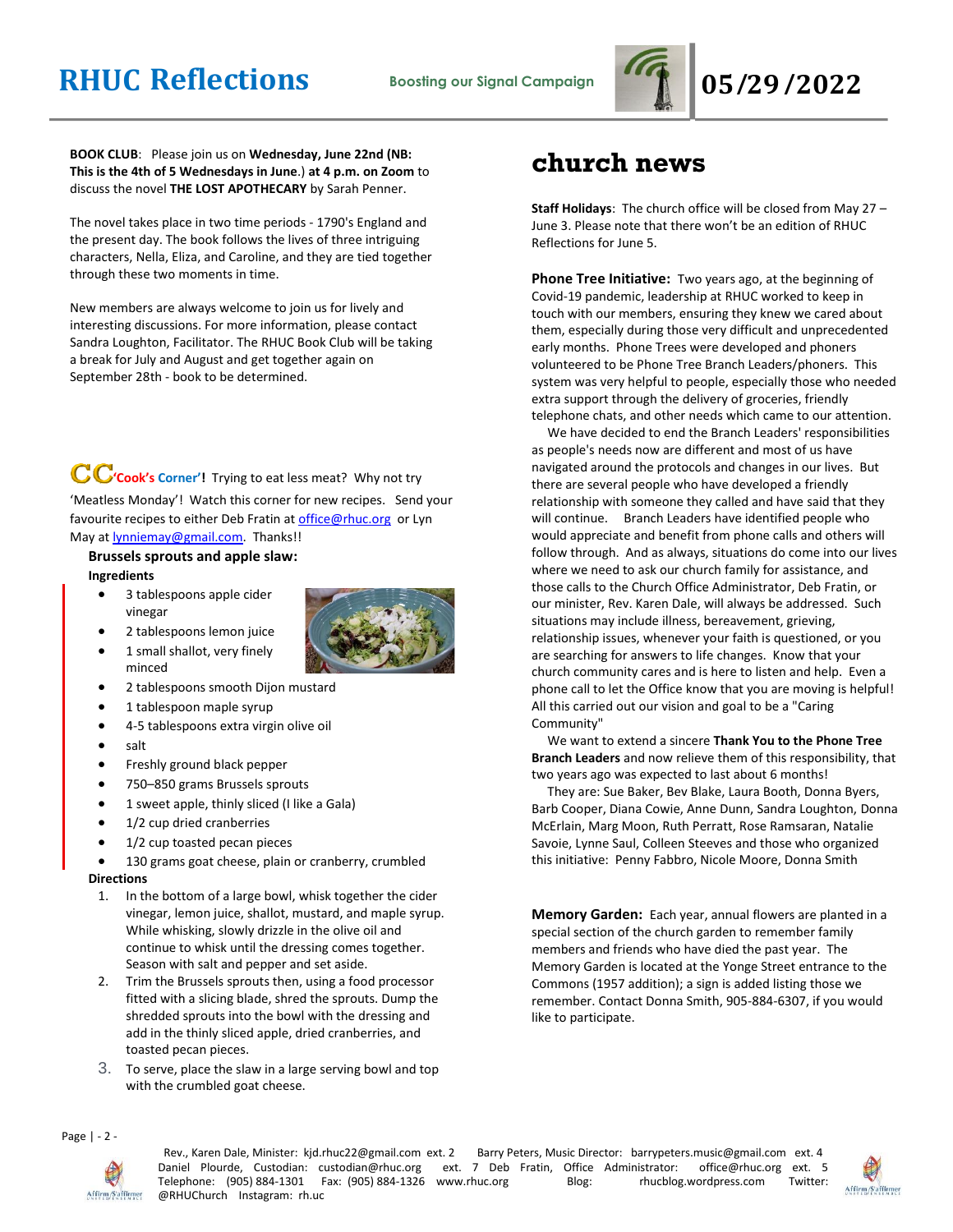

**Help needed:** The Church Gardener started to create and maintain the garden in 2005. Entering her 18th year, she is beginning to realize, because her body is telling her, that digging is hard to do and



now must ask for help. Can you give an hour or two? Contact her, 905-884-6307, to respond. *Thanks, Donna Smith, Church Gardener*

**Secret Friends Reveal**: During worship on Sunday May 5th, our Secret Friends were revealed to the 2021-22 first year college/university students. These four Secret Friends have kept in touch with their student over the past school year with notes of encouragement and gifts of goodies to let our student know that their church family cares about them during their first school year away from home.

- Benjamin Horne is studying Aerospace Engineering at Carleton University and Benjamin's Secret Friend has been Elsa Crowley
- Will Mountain is studying Bio-Chemistry at Guelph University and Will's Secret Friend has been Sandi Dimma
- Sydney Shelton is studying Film Production at Concordia University and Sydney's Secret Friend has been Craig Lee
- Christian Skorotko is studying Bio-Resource Management/Environment at Guelph University and Christian's Secret Friend has been Colleen Steeves.

Our congratulations to Benjamin, Will, Sydney and Christian for this past year and we wish you all the best in your coming years. Our sincere thanks to Elsa, Sandi, Craig and Colleen for volunteering to care and support these young people for the RHUC community. In the past 19 years of having this ministry at RHUC, we have had 87 students participate, so that many people have volunteered to help this ministry!

 In September, which will be the beginning of our 20th year of this ministry at RHUC**. I need the names of students in the congregation who will be starting college/university so please give their names to me - don't want to miss anyone. And if you would like to be a Secret Friend, please let me know!** Donna Smith, Coordinator

## **outreach**

*Did you know?...*

"On 18 December 2019, the United Nations General Assembly proclaimed the period between **2022 and 2032 as the International Decade of Indigenous Languages**, to draw global attention on the critical situation of many Indigenous languages and to mobilize stakeholders and resources for their preservation, revitalization, and promotion.

The proclamation of an International Decade is a key outcome of the 2019 International Year of Indigenous Languages, for which UNESCO lead global efforts. The Organization will continue to serve as lead UN Agency for the implementation of the Decade, in cooperation with UNDESA and other relevant UN Agencies.

The International Decade aims at ensuring Indigenous peoples' right to preserve, revitalize and promote their languages, and mainstreaming linguistic diversity and multilingualism aspects into global sustainable development efforts. It offers a unique opportunity to collaborate in the areas of policy development and stimulate a global dialogue in a true spirit of multistakeholder engagement."

[Source: [https://www.youtube.com/watch?v=](https://www.youtube.com/watch?v=-eOxQIfZrVg&list=PLWuYED1WVJIPmYujWbyeAUsFETUPNnxVs&index=1) [eOxQIfZrVg&list=PLWuYED1WVJIPmYujWbyeAUsFETUPNnxVs](https://www.youtube.com/watch?v=-eOxQIfZrVg&list=PLWuYED1WVJIPmYujWbyeAUsFETUPNnxVs&index=1) [&index=1](https://www.youtube.com/watch?v=-eOxQIfZrVg&list=PLWuYED1WVJIPmYujWbyeAUsFETUPNnxVs&index=1) ]

### **RHUC's Community Garden - this week**

The plants are nestled all snug in their beds... It was fun and very rewarding to spend a couple of days over the weekend at the Community Garden. Lots of activity with folks planting



their gardens and such a variety of plants and techniques. The plot beside ours has little windmills on sticks for decorations and I suspect to scare some plant eating critters away!

What is planted you ask? Cherry tomatoes, peppers, brussel sprouts, kale, bush beans, zucchini...the cucumbers didn't make it through the 'hardening off' stage.

 If we can get at least five (5) volunteers, we can share in the success and care of the garden!

 If you have a half-hour one day a week to water & weed,,,whatever 'speaks' to you and time allows - all help is appreciated! All produce harvested will be given to **Richmond Hill Community Food Bank.**

Please let me know if you're interested in getting your hands in dirt, experiencing the wonder of growing food and providing for those in our community.

Tracy @ [tewixon3@gmail.com](mailto:tewixon3@gmail.com) Let's grow!

Page | - 3 -



Rev., Karen Dale, Minister: kjd.rhuc22@gmail.com ext. 2 Barry Peters, Music Director: barrypeters.music@gmail.com ext. 4 Daniel Plourde, Custodian: custodian@rhuc.org ext. 7 Deb Fratin, Office Administrator: office@rhuc.org ext. 5<br>Telephone: (905) 884-1301 Fax: (905) 884-1326 www.rhuc.org Blog: hucblog.wordpress.com Twitter: Telephone: (905) 884-1301 Fax: (905) 884-1326 www.rhuc.org @RHUChurch Instagram: rh.uc